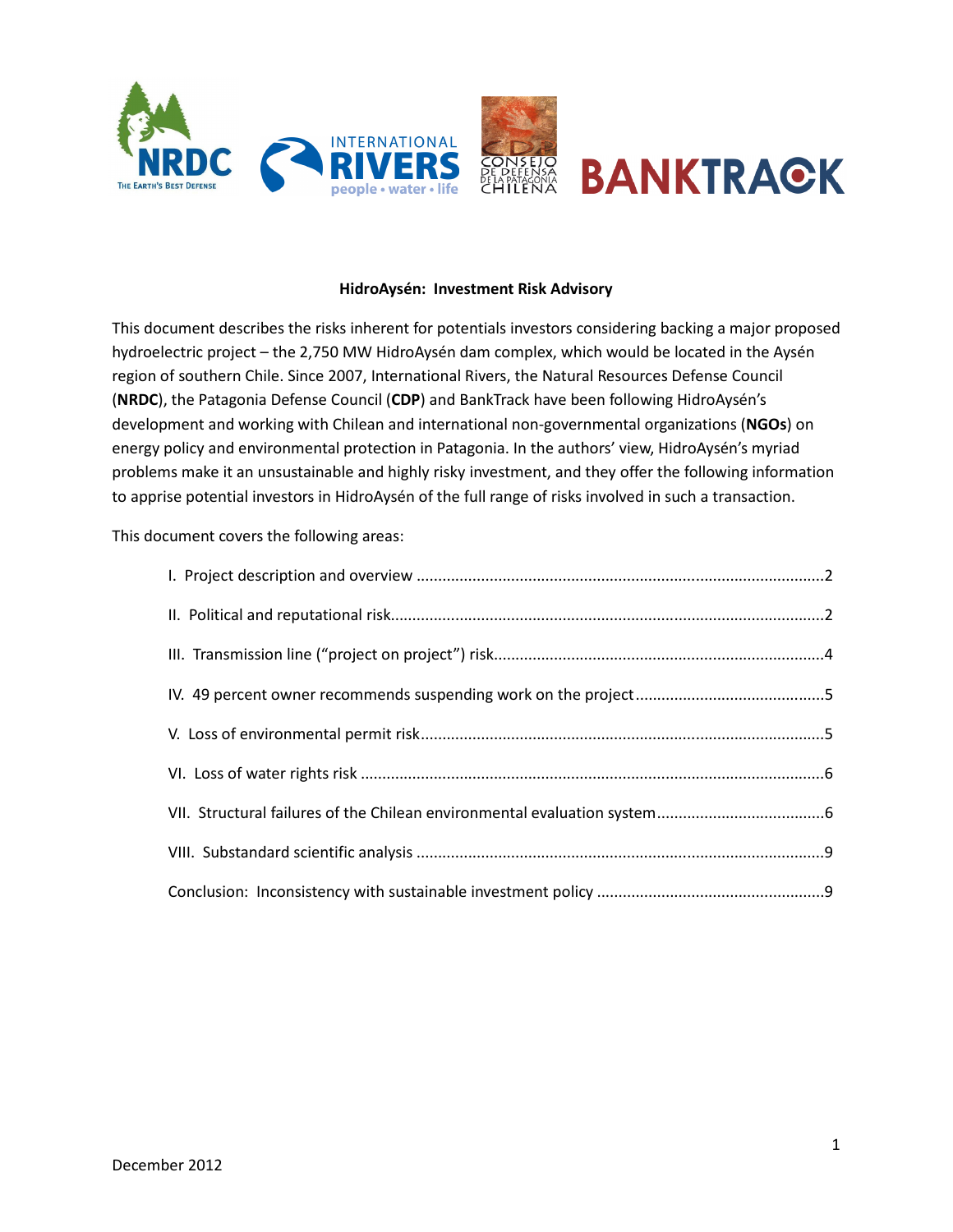### I. Project description and brief overview

The HidroAysén complex would include five mega-dams built on two of Chile's wildest and most powerful rivers, the Baker and the Pascua. The dams would inundate approximately 6,000 hectares (14,600 acres) of a pristine and unique part of Chilean Patagonia, including a portion of Laguna San Rafael National Park, a United Nations World Biosphere reserve since 1979. The transmission line linking HidroAysén to the load center in central Chile would span nearly 2,000 kilometers, cutting a wide swath through all or part of at least eight of Chile's 15 regions. $^1$ 

In brief, HidroAysén is fraught with reputational, political, legal, environmental and operational risks. The project is the subject of a global "Patagonia without Dams" campaign, making the reputational costs of investing in the project high and international in scope. Seventy-four percent of Chileans are against the controversial project and it has been a focal point of and catalyst for growing civil unrest in Chile.<sup>2</sup> A well-established international campaign opposing HidroAysén is active around the globe, particularly in Europe, since one of the project's two parent companies, Enel, is based in Italy. President Piñera's support of the project is driving down his popularity and increasing the odds of a "populist" intervention by him to stop the project, exposing the project to political risk. It is mired in litigation that, if determined adversely to the company, would prevent construction. Its actual environmental and social impacts are unknown or poorly understood because of strategic behavior, poor science and a structurally flawed and politically manipulated environmental review process. Of particular concerns to dam operation are the potential risks of rapid sediment accumulation and natural hazards such as geologic activity and glacial lake outburst floods (GLOFs). The company must negotiate with at least 3,000 landowners over the route of its nearly 2,000 km transmission line, which can be expected to face a lengthy and complex environmental approval process. The estimated cost of the project has more than doubled, rising from U.S. \$4 billion in 2008 to \$10 billion in 2011.<sup>3</sup> Faced with these challenges, one of the co-owners of the project has recently recommended suspending further work on it. For these reasons, a direct or indirect investment in this project would be risky and on its face wholly inconsistent with any serious sustainability policy.

# II. HidroAysén has been a focal point of mass civil unrest in Chile and is the target of increasing international opposition, which exposes investors in the project to high levels of political and reputational risk.

HidroAysén has been at the heart of a tense and escalating political and social conflict among the government, large energy companies and an increasingly restive citizenry. On 13 May 2011 an estimated 30,000 people gathered outside La Moneda (Chile's seat of government) in Santiago to protest the

 $1$  These eight regions equal approximately 51 percent of Chile's territory.

<sup>&</sup>lt;sup>2</sup> "Overwhelming majority of Chileans reject hydroelectric project in Patagonia" MercoPress (May 17, 2011). "Why do 74 Percent of All Chileans Oppose HidroAysén?" The Santiago Times (May 15, 2011).

<sup>&</sup>lt;sup>3</sup> "Chile: HidroAysén to Submit Enviro Study in March," The Santiago Times (January 13, 2008). "HidroAysén to cost US\$ 10bn – Endesa CFO," Business News of the Americas (May 25, 2011).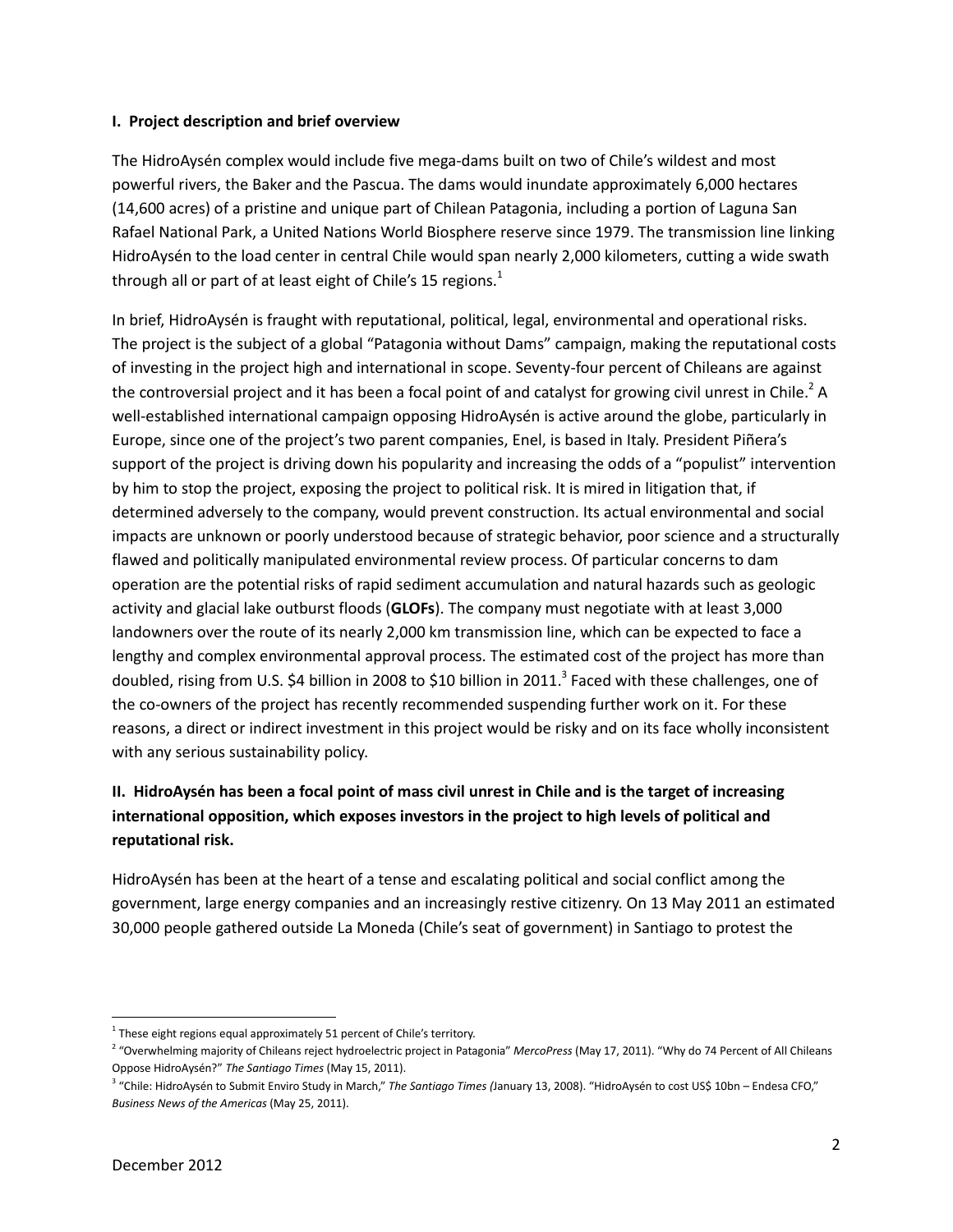government's decision to approve the project and an estimated 40,000 people protested on 21 May.<sup>4</sup> During President Piñera's annual address to the nation on 21 May, he reiterated his support for HidroAysén in the face of controversy and a group of congressmen in the audience held aloft a large "Patagonia without Dams" banner in response as protests flared in several cities.<sup>5</sup> Even a group of Bishops in the Catholic Church, including the Bishop of the Aysén Region, joined a diverse array of academic, labor, student and professional organizations that announced their open opposition to the scheme<sup>6</sup> and attracted sustained international media attention. On 23 May 2011, The New York Times editorial page called HidroAysén's environmental approval "a potentially disastrous decision," and in June 2011, The Economist noted that President Piñera's support had sunk to 36 percent and his disapproval rating was the highest of any president "since the return of democracy in 1990… primarily because of his support for the HidroAysén electricity scheme."<sup>7</sup> The civil unrest against HidroAysén sparked the massive student mobilizations that rocked Chile in mid-2011.

Concerns about the lack of local participation in the evaluation process of mega-energy projects like HidroAysén is one of 11 issues raised by the Social Movement for the Aysén Region. This broad-based regional movement effectively blocked all activity in Aysén from February through April 2012.<sup>8</sup> With the memory of last year's civil unrest—the largest protests Chile had seen since the waning days of the Pinochet dictatorship in the 1990s—still fresh, and the recent regional upheaval, President Piñera now faces a dilemma which has practical implications for HidroAysén. Piñera may decide to cancel the project for political reasons by extra-legal means. In late 2010 under similar political circumstances, Piñera personally intervened with the CEO of GDF Suez to prevent the construction of the Barrancones coal plant after it had been approved by the local environmental authorities.<sup>9</sup> More recently, in January 2012, the Investigative Commission on Human Rights in Chile's Parliament approved a report in a 7-2 vote stating that HidroAysén should never have received its environmental permits based on a number of procedural irregularities and technical failings in the review process.<sup>10</sup> The commission's investigation included a site visit to Aysén and hearings with public officials of the Aysén regional government whose critical observations of the HidroAysén proposal were censored, edited or eliminated. Although the vote entails no binding action, it demonstrates the depth of opposition to the project even among lawmakers.

An international campaign against HidroAysén has developed alongside Chilean opposition. In Italy, home of Enel, the "Patagonia Senza Dighe" campaign is led by a coalition of organizations active on

l

<sup>&</sup>lt;sup>4</sup> "Unos 30.000 chilenos se manifiestan en Santiago contra las represas," Finanzas.com (May 21, 2011). "Plan for Hydroelectric Dam in Patagonia Outrages Chileans," The New York Times (June 16, 2011).

<sup>&</sup>lt;sup>5</sup> For media coverage of the protests, see: "Protest against Chile dam plan ends in violence," Fox News (May 20, 2011); "Chile protests Patagonia dam project," (video) Reuters (May 21, 2011); and, "Plans for Dams in Patagonia Draw Ire from Chileans," by Annie Murphy, National Public Radio (June 9, 2011).

<sup>&</sup>lt;sup>6</sup> "HidroAysén enfrenta a los obispos chilenos con Piñera," Americaeconomica.com (May 20, 2011).

 $7''$ How the mighty have fallen," The Economist (June 14th 2011).

<sup>&</sup>lt;sup>8</sup> "Social Unrest on the Rise in Southern Chile" by Jarroud, Marianela. IPS News (February 28, 2012).

<sup>&</sup>lt;sup>9</sup> "Piñera's Intervention in Punta de Choros Sparks Criticism in Chile," The Santiago Times, August 30, 2010.

<sup>&</sup>lt;sup>10</sup> Segura, Patricio and Urtubia, Mitzi. "Todo el proceso de HidroAysén está viciado, nunco debió entrar siquiera al SEIA," available at Terram.cl (January 19, 2012). The commission's full report is available at: http://www.camara.cl/pdf.aspx?prmid=3120&prmtipo=SOBRETABLA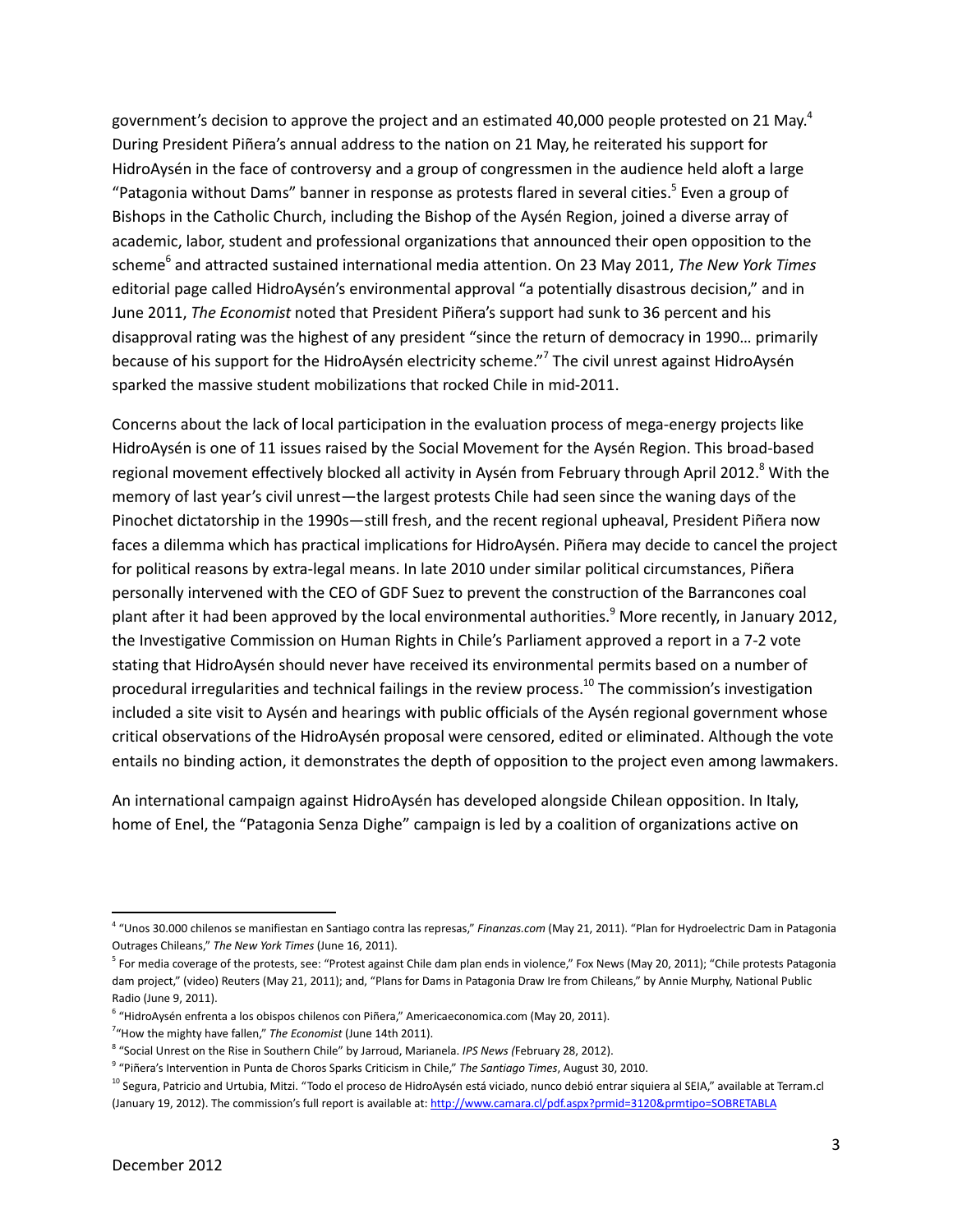water issues and on monitoring corporate and banking responsibility in Europe.<sup>11</sup> This campaign has brought Chilean citizens before Enel's Annual General Meetings and led demonstrations against Enel's headquarters in Rome.<sup>12</sup> The Patagonia without Dams campaign has also reached out to the European Parliament to highlight the problems with the HidroAysén project. As a result, several Members of the European Parliament have spoken critically about the project and are planning initiatives to help promote the protection of Patagonia and more sustainable energy alternatives in Chile.<sup>13</sup>

## III. HidroAysén depends on a complex, controversial transmission line that is just beginning to be developed and the environmental impacts of which have not been evaluated.

To transport the power to the main electric grid, called the Sistema Interconectado Central (SIC), the project depends on the completion and operation of a new transmission line spanning slightly less than the distance between Moscow and Rome. $^{14}$ 

The company states that the line would be a high-voltage direct current line tying the dam complex to the SIC, which feeds metropolitan Santiago, nearly 2,000 kilometers away.<sup>15</sup> The proposed land route is currently expected to impact 17 parks and national reserves, threatening to disrupt wildlife corridors and affect the country's biodiversity. The company estimates there are a minimum of 3,000 landowners with whom to negotiate the necessary rights of way, a process which could itself take several years and will almost certainly involve protracted litigation and significant social and cultural issues.<sup>16</sup> The line would be one of the longest in the world and the first of its kind in Chile in terms of voltage level, design and the type of complex terrain it would have to cross, including a 160 km underwater stretch,<sup>17</sup> creating ample opportunities for delays and cost overruns. The entire area is seismically active, with multiple geological faults and volcanoes.<sup>18</sup> There are no public studies on any of the environmental or social impacts of the line, nor have the Chilean authorities released a reliability study of the impact of losing up to 20 percent of capacity on the SIC (the project's expected maximum contribution), should the lines fail.

The company has postponed delivery of the environmental impact assessment multiple times. Given the existing controversy of the line and the history of strongly negative public reactions at project milestones, its delivery may provoke civil unrest.

 $\overline{\phantom{0}}$ 

<sup>&</sup>lt;sup>11</sup> See "Chi Siamo" on http://patagoniasenzadighe.org.

<sup>&</sup>lt;sup>12</sup> See "Documenti: Patagonia Senza Dighe" at http://patagoniasenzadighe.org/?cat=15.

<sup>&</sup>lt;sup>13</sup> "Ambientalistas se reúnen con parlamentarios europeos por proyecto Hidroaysén," Radio Universidad de Chile (May 11, 2010); and "Parlamento Europeo recibe antecedentes sobre excesos policiales cometidos en Aysén," El Divisadero (March 29, 2012).

<sup>&</sup>lt;sup>14</sup> Media sources report that HidroAysén's transmission line would run 1,912 kilometers; see Astudillo, Antonio; "HidroAysén: 20% del tendido será visible en Carretera Austral y afectará 700 hectáreas," La Tercera (December 6, 2011). That distance is longer than the distance from Seattle, Washington (U.S.) to Los Angeles, California (U.S.); from Quito (Ecuador) to Lima (Peru); from Paris (France) to Belgrade (Serbia); and from Geneva (Switzerland) to Lisbon (Portugal). It would be one of the longest transmission lines in the world.

<sup>&</sup>lt;sup>15</sup> The SIC stretches from Taltal in the northern second region of Antofagasta, to Puerto Montt in the tenth region, and provides electricity for 93 percent of the Chilean population. For more information on the SIC, see Centro de Despacho Económico de Carga: Sistema Interconectado Central, www.cdec-sic.cl.

<sup>&</sup>lt;sup>16</sup> "HidroAysén deberá negociar con 3 mil propietarios paso de la línea," La Tercera (October 25, 2010).

<sup>&</sup>lt;sup>17</sup> "HidroAysén da a conocer línea de transmisión de proyecto eléctrico a comunidades de Aysén" by Astudillo, Antonio; La Tercera (December 12, 2011).

<sup>&</sup>lt;sup>18</sup> "Chaitén Volcano – Chile," Geology.com, site visited October 6, 2011. http://geology.com/volcanoes/chaiten/.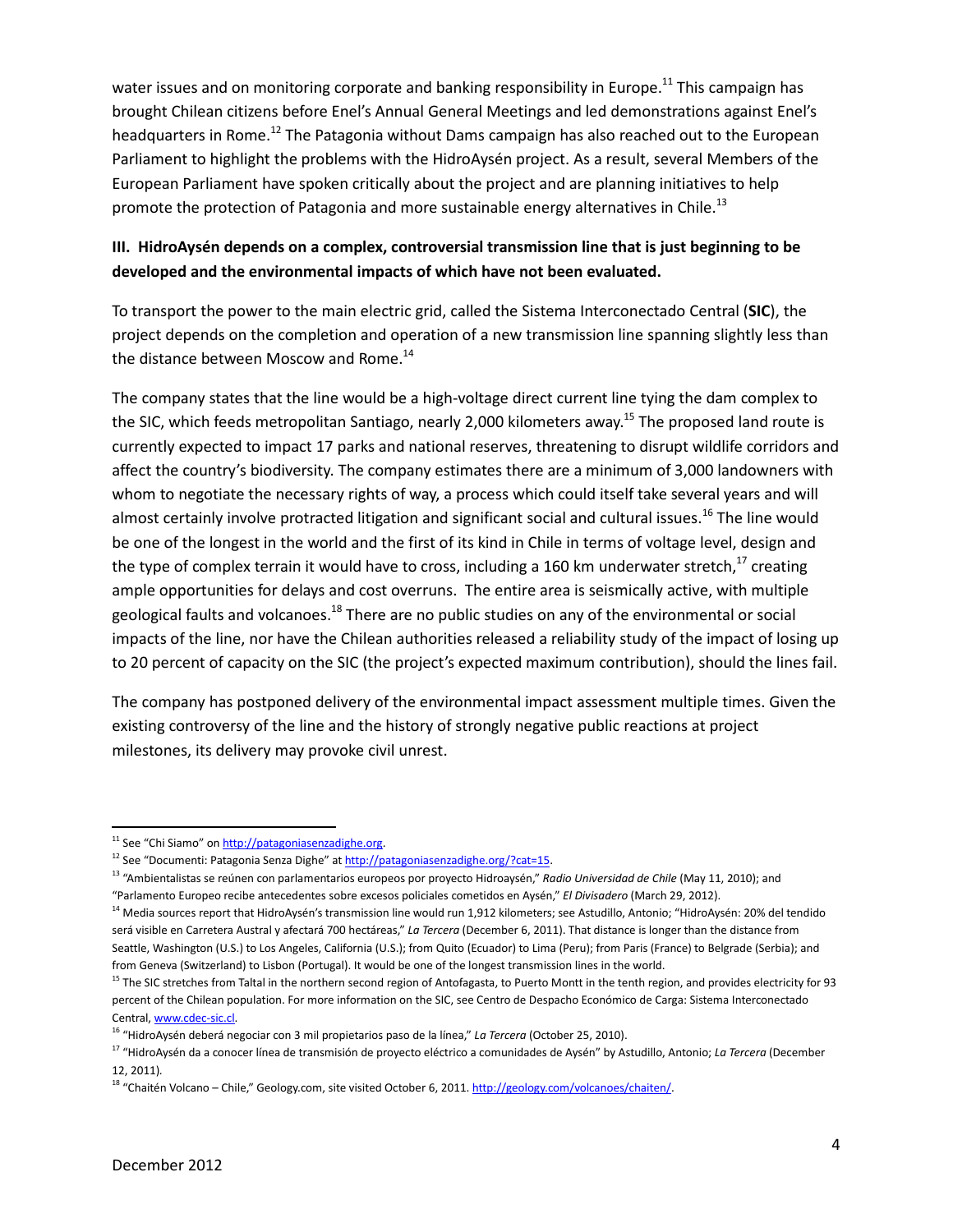Simply put, the dams depend on the transmission line (classic "project on project risk"), and the transmission lines have not cleared a single hurdle towards completion, a process that could take several years or, considering the recent recommendation by the 49 percent owner (see next section), might never happen.

# IV. The 49 percent owner of HidroAysén doubts its feasibility and recommends suspending progress on the transmission line.

HidroAysén is a joint venture between two private companies: Colbún, a leading Chilean energy company, holds 49 percent of the project; Endesa Chile, the local branch of Endesa, a Spanish company ultimately owned by the Italian energy giant, Enel, owns 51 percent.<sup>19</sup> On May 31, 2012, Colbún's board of directors announced that it recommends stopping all progress on the project's transmission line indefinitely.<sup>20</sup> Such an action would effectively halt the entire project, since the dams are dependent on the transmission line. The directors cited an uncertain energy policy environment as a reason for their decision, together with the absence of public consensus in favor of the project, which has become a prerequisite for projects as large and complex as HidroAysén. More recently, Colbún's Chief Executive Officer announced in early December that the company is interested in selling a stake of HidroAysén, again pointing to an uncertain political climate and lack of "solid" social support as reasons for its decision.<sup>21</sup>

In response to the May announcement, the board of directors of HidroAysén called an emergency meeting, during which they considered Colbún's recommendation and agreed to conduct new viability studies for the transmission line.<sup>22</sup> Although the board stated that the project would continue as planned, these events demonstrate instability and dissention at the heart of project, which should give pause to potential third party investors.

### V. The dams' environmental permit is at risk.

An appeals suit filed by a group of local parliamentarians, environmental groups and affected individuals in May 2011 went all the way to Chile's Supreme Court.<sup>23</sup> The plaintiffs' claims included failure to establish a baseline upon which the environmental impacts can be evaluated; failure to possess the water rights necessary to operate HidroAysén as designed; failure to adequately incorporate public participation into the review process; failure to consider the project's impacts on the coastal fishing sector; and failure to provide sufficient data for the reviewing agencies to evaluate many substantive aspects of HidroAysén (including, notably, sedimentation impacts). In a split 3-2 decision, the Supreme Court ruled against the appeal in April 2012 and upheld HidroAysén's environmental approval.<sup>24</sup> Yet opponents are pursuing additional arguments and cases that may again reach the Supreme Court.

l

<sup>&</sup>lt;sup>19</sup> "Quienes Somos," www.HidroAysén.cl, site visited July 7, 2012.

 $20$  "Chilean power firm Colbún puts project on ice," BBC News (May 31, 2012).

<sup>&</sup>lt;sup>21</sup> "Colbun is open to selling Patagonian Power Project Stake," Bloomberg (December 7, 2012).

<sup>&</sup>lt;sup>22</sup>"Directoria HidroAysén da señal ambigua sobre eventual paralización," El Mercurio (June 21, 2012).

<sup>&</sup>lt;sup>23</sup> "HidroAysén: Corte Suprema tiene la última palabra." by Venegas, Esteban Acuña and Becerra, Mauricio. El Ciudadano (December 27, 2011). <sup>24</sup> "Chile court rules in favour of Patagonia HidroAysen dam," BBC News (April 4, 2012); available at: http://www.bbc.co.uk/news/world-latinamerica-17620307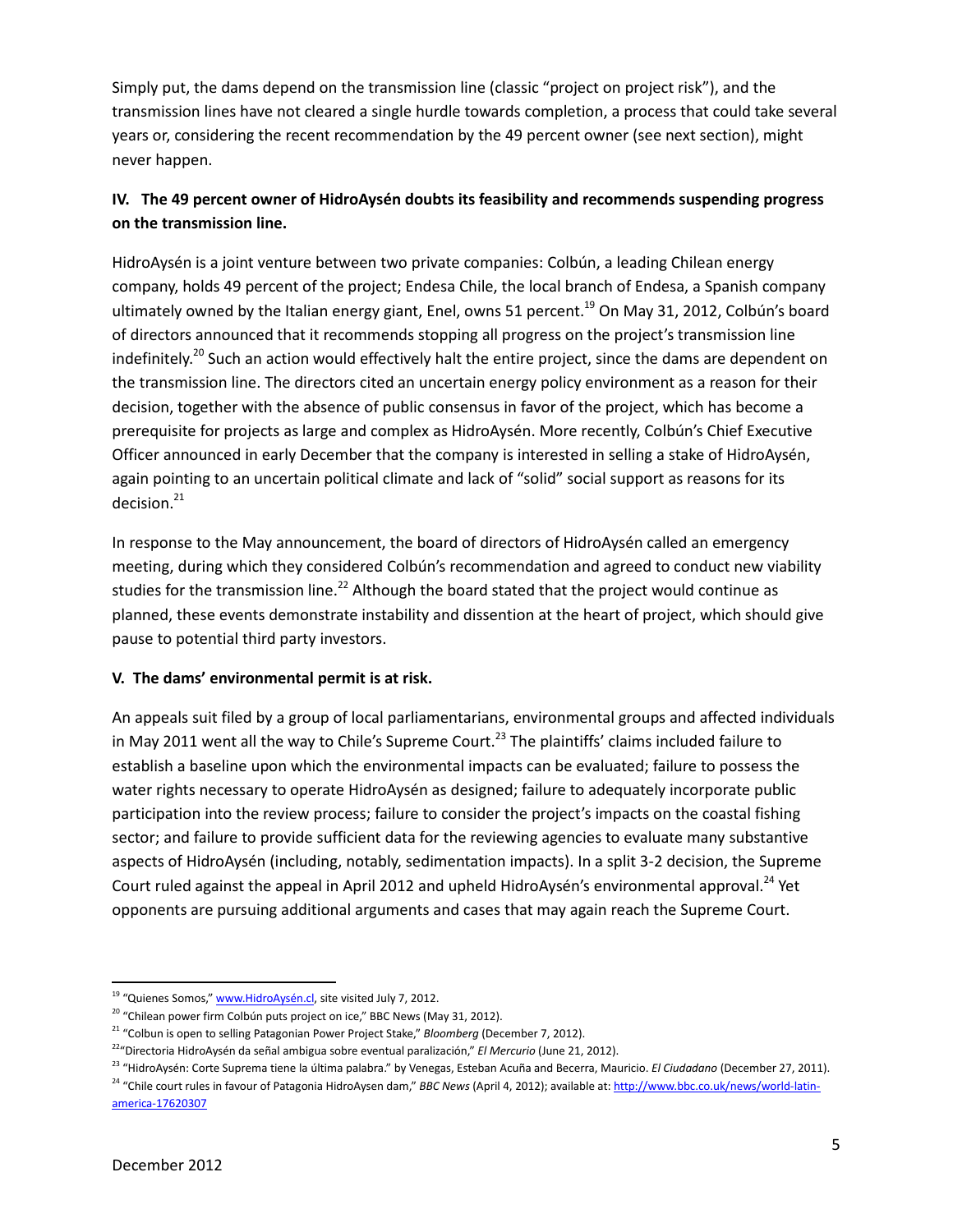A final, non-appealable rejection of HidroAysén's environmental permit is a real possibility in Chile. In recent years, Chilean courts have begun to take a hard look at how these permits are awarded. The close 3-2 decision in HidroAysén's first appeals case is indicative of this change. Following the 1997 Trillium case,<sup>25</sup> in which the Chilean Supreme Court overturned approval of a controversial logging project, courts struck a deferential posture when examining environmental reviews, and only one license was declared void during the period 1997-2008.

Yet the Supreme Court has diverged from this pattern since June 2009, when it nullified the license of AES Gener's Campiche coal plant. In January 2011, the Supreme Court canceled the environmental licenses of two projects, one for affecting tourism and the other for its effect on indigenous people. More recently, in March 2012, the Court overturned the permits granted to a wind farm due to missteps in the environmental review process, and in May 2012 invalidated the environmental approval of the Río Cuervo dam proposal in Patagonia.<sup>26</sup> Given these recent precedents, it would not be a departure for the Supreme Court to nullify HidroAysén's permit in future cases based on any one of the numerous alleged irregularities.

### VI. HidroAysén's water rights are at risk.

Several interrelated disputes over water rights threaten the core of HidroAysén's plans. The undisputed fact is that in 2008, when the company submitted its Environmental Impact Assessment (EIA) for review, it did not possess the water rights necessary to build and operate the dams as set out in the EIA. It eventually petitioned the local General Water Directorate (DGA) for the necessary additional rights. The local DGA denied the petition on what many legal practitioners agreed was clear precedent. The national DGA then proceeded to change the precedent via a general decree (Resolution 1800) that did not specifically mention the project but seemed tailor-made for it. The company's appeal of the original decision was granted based on the strangely timely decree, which the National Comptroller's Office (Contraloría General) later ruled illegal, leaving HidroAysén without a clear route to obtaining the needed water rights. There are ongoing claims and appeals related to the authority of the national DGA to overrule the original decision, and a criminal investigation into the direct input HidroAysén's lawyers had in writing Resolution 1800. If any of the cases are decided against the national DGA, HidroAysén could be blocked from getting the key water rights needed to complete its dams as designed in the EIA.

# VII. HidroAysén's environmental impact was evaluated under a weak review system that failed to meet international standards. HidroAysén took full advantage of this system to obscure the true environmental impacts. This strategy may ultimately yield an environmental authorization for the project, but increases reputational risks for investors in this high profile project.

The HidroAysén dams were evaluated under Chile's weak pre-2010 environmental impact assessment system (SEIA), which subordinated environmental protection to building up energy generation. The Organization for Economic Co-operation and Development (OECD) highlighted this fact when it noted in

<sup>&</sup>lt;sup>25</sup> For more information, see the Center for International Environmental Law's summary of the case from March 21, 1997: "Chilean Supreme Court Rejects Controversial Trillium Logging Project." http://www.ciel.org/Publications/trillium.html

<sup>&</sup>lt;sup>26</sup> "Chile's Supreme Court Halts Illegal Wind Farm," Environmental News Service (March 29, 2012); available at http://www.ensnewswire.com/ens/mar2012/2012-03-29-02.html. "Chile's Supreme Court Blocks Dam Project," Science Magazine. (May 16, 2012); available at http://news.sciencemag.org/scienceinsider/2012/05/chiles-supreme-court-blocks-dam.html.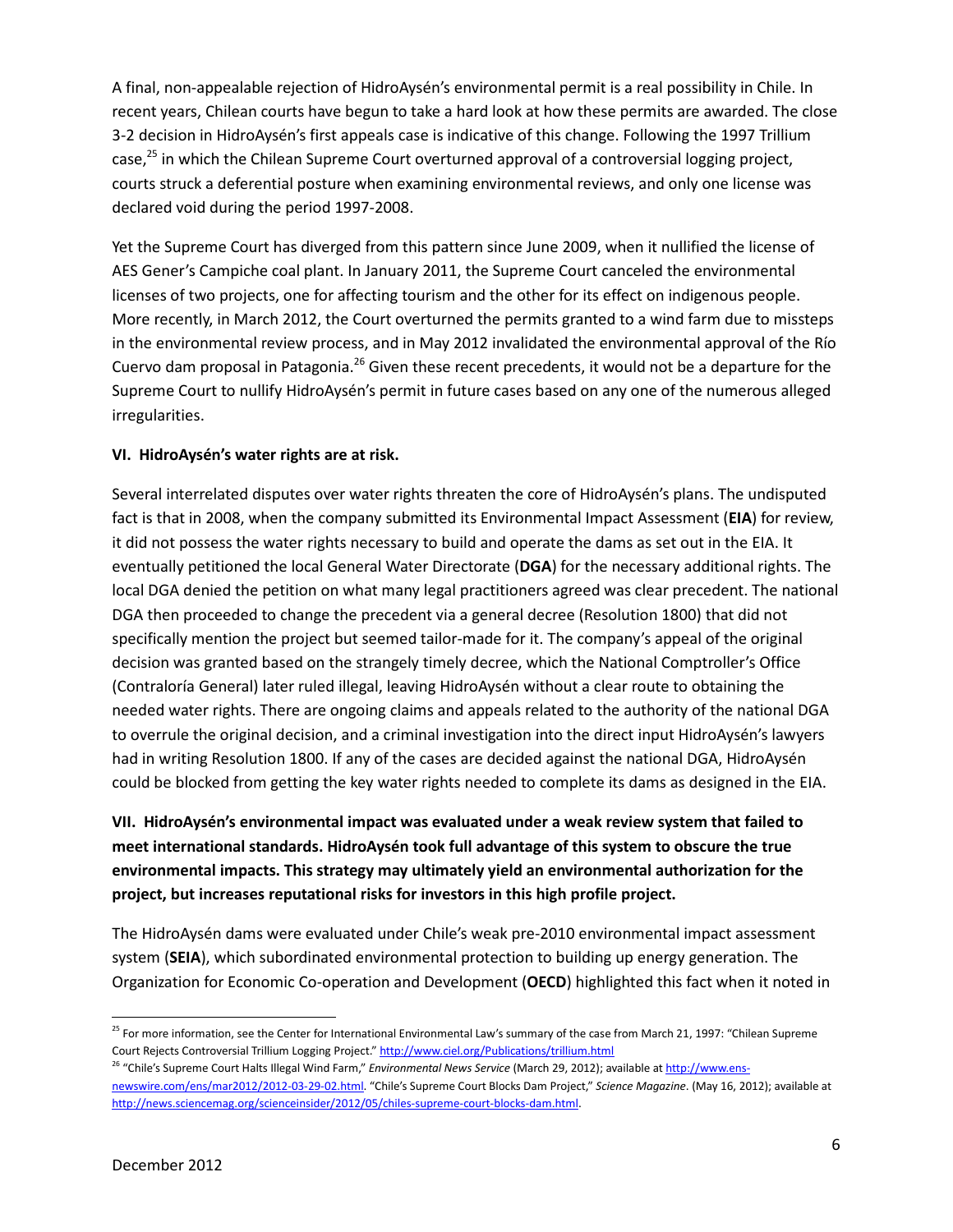its 2005 Chile environmental performance review that "[a]lthough the sustainable growth of the electric power sector is an explicit goal of Chilean energy policy, little attention is given to environmental concerns as such."<sup>27</sup> In 2009, the Parliament amended the SEIA with Law 20,147 to come closer to OECD standards in preparation for Chile's 2010 accession to the OECD. However, because the HidroAysén dams entered the SEIA system in 2008, they were evaluated under the old system.<sup>28</sup>

In 2008, the OECD process was well underway and efforts to amend the SEIA law had commenced. In addition, by this time the Equator Principles and other heightened standards driven by the investor community were well established.<sup>29</sup> In spite of these developments and the high likelihood that the expensive project would need to access the international capital markets, HidroAysén's sponsors chose to develop HidroAysén to a standard well below international best practices.

In a clear departure from international best practices,  $30$  the old SEIA gave project proponents a free hand in the design and evaluation phase, a fact which HidroAysén exploited. The company decided most key project parameters, such as location, design and operating procedures, based solely on its preferences and without any input from the government or the public. The company also unilaterally determined the scope of work for the EIA, including areas of influence, baselines, and which environmental impacts to focus on, and selected the consultants that conducted the study. This failure to engage with stakeholders is a hallmark of poor development practices and is a classic indicator of future conflicts.

In another deviation from best practice, the pre-reform SEIA did not require the proponent (or any reviewing agency) to develop and consider alternatives. The alternatives analysis, including a "nonaction" alternative and an analysis of the environmental impact of different options, is considered a main element of an EIA by the OECD following the precedent set by the U.S. National Environmental Protection Act (NEPA).<sup>31</sup>

Chile's old system was also seriously flawed in that it did not specifically require the dams and the transmission line to be evaluated as a single project. Faced with the opportunity to artificially reduce the considered impacts, HidroAysén strategically opted for bifurcation, likely calculating that having the authorization of the dam in hand would smooth the way for the transmission line authorization. Consequently, the total and synergistic effects of the dams and the transmission line are unknown and difficult to effectively mitigate. Precisely for this reason, such bifurcation is generally not permitted in

 $\overline{a}$ 

<sup>&</sup>lt;sup>27</sup> "Environmental Performance Reviews, Chile: Conclusions and Recommendations," Organisation for Economic Co-operation and Development, UN Economic Commission for Latin America and the Caribbean, 2005.

<sup>&</sup>lt;sup>28</sup> Law 20,417, which reformed the SEIA and created a new Ministry of Environment, took effect in 2010. However, HidroAysén's evaluation was begun under the older regime, and so it continued as such. The transmission line, should it be developed, will be evaluated under the new law. Note that this document does not contain an analysis of the new SEIA. For more thorough information on Chile's pre- and post-reform Environmental Impact Assessment System see "Fortalecimiento del Sistema de Evaluación de Impacto Ambiental de Chile: lecciones de la legislación internacional." December 2011. Available at: http://www.nrdc.org/laondaverde/international/SEIAreport.asp

<sup>&</sup>lt;sup>29</sup> The Equator Principles "are primarily intended to provide a minimum standard for due diligence to support responsible risk decision making," www.equator-principles.com.

<sup>&</sup>lt;sup>30</sup> OECD Development Assistance Committee. Guidelines on Aid and Environment No.1 Good Practices for Environmental Impact Assessment of Development Projects. Paris (1992).

<sup>&</sup>lt;sup>31</sup> Indeed, in the regulations implementing NEPA, the alternatives analysis is called the "heart of the environmental impact statement." See Regulations for Implementing NEPA at 40 CFR §1502.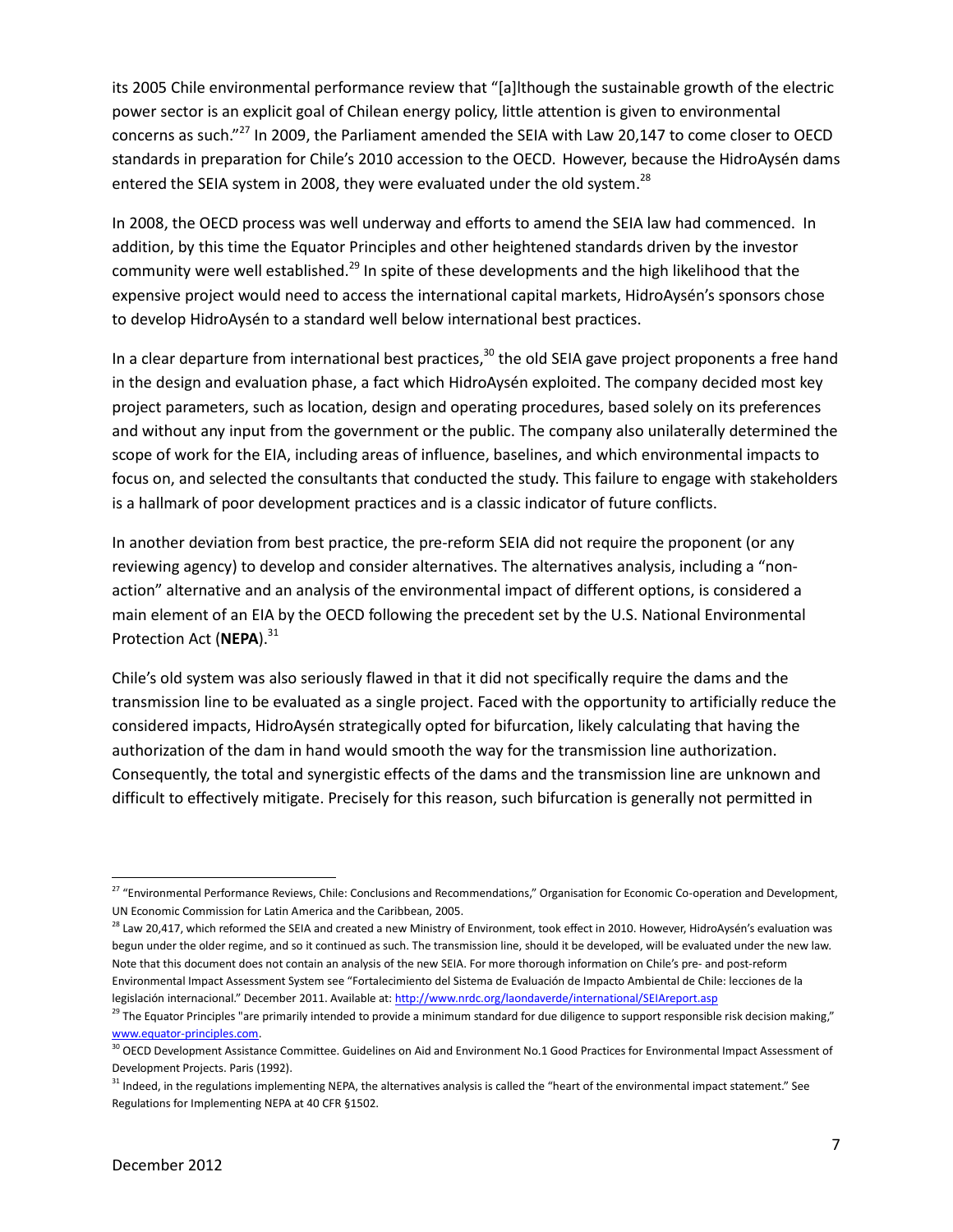OECD countries, nor would it be permitted under the reformed Chilean environmental law that came into effect in  $2010.<sup>32</sup>$ 

The credibility of the Chilean SEIA was further undermined by the asymmetry between the unlimited amount of time given to project proponents to prepare an EIA and the hard limit of six months allocated to government agencies to analyze and comment on it. This failure and the free hand given to project developers to define the scope of EIAs created a clear incentive to create a deluge of paper, overwhelming agency evaluators and leading to politically-motivated decisions weakly supported by science.

We see strong indications that HidroAysén maximized this strategy in the case of the dams. Specifically, after submitting the original EIA, the company sought and was granted three extensions totaling almost two and a half years to amend it, resulting in over 15,000 pages of submissions. According to the analysis of the Patagonia Defense Council and its lawyers, many of the original, well-founded issues raised by public agencies were never addressed in addenda to the EIA in spite of the extensions and massive amounts of paper, even after the agencies' repeated requests. Disturbingly, the COREMA, which was at the time the local office of the government's environmental agency and the only agency capable of making a global assessment, did not even submit its own written comments to the company, but merely compiled the comments of the various specialist agencies. This revealed that in the massive review process, no one evaluated the project as a whole. Compounding these shortcomings, the public submitted over 10,000 comments which, controversially, were not considered.

After the EIA process concluded in May 2011 with the dams' approval (subject to appeal), local officials from the National Geology and Mining Service (SERNAGEOMIN), the National Forestry Corporation (CONAF), and the Ministry of Housing accused their respective central offices of deleting the critical, technical reviews of the dams made by the regional employees, and replacing them with innocuous comments intended to ease approval of the dams. These claims are also the subject of ongoing criminal litigation that centers on the claim that the agencies acted illegally and that the COREMA did not have a reasonable evidentiary basis upon which to approve the project.

It bears repeating that more recently, in January 2012, the Investigative Commission on Human Rights in Chile's Parliament voted 7-2 in favor of a report which stated that due to irregularities and technical failings in the review process, the project's environmental impact assessment should never have been approved. $33$ 

In sum, HidroAysén has devoted its energy and resources to avoiding an OECD standard environmental impact analysis instead of developing a strong project able to access the international capital markets. Investors from OECD member countries in particular face exposure by participating in this already controversial project.

l

<sup>&</sup>lt;sup>32</sup> Ley 20.417, Article 11 bis.: "Proponents cannot, knowingly, fragment their projects or activities with the purpose of affecting the evaluation tools or of avoiding entrance to the Environmental Impact Evaluation System."

<sup>&</sup>lt;sup>33</sup> Segura, Patricio and Urtubia, Mitzi. "Todo el proceso de HidroAysén está viciado, nunca debió entrar siquiera al SEIA," available at Terram.cl (January 19, 2012).